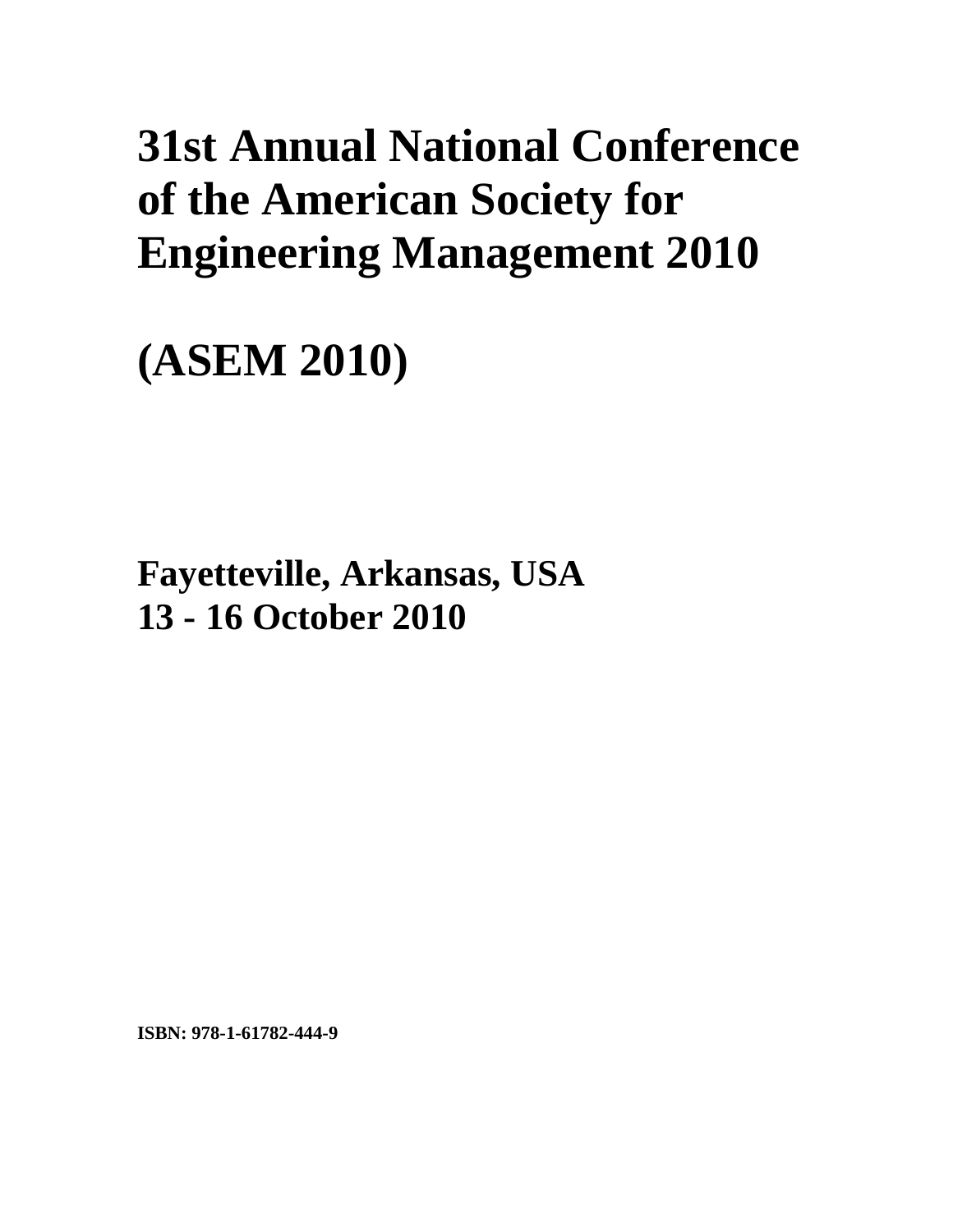**Printed from e-media with permission by:** 

Curran Associates, Inc. 57 Morehouse Lane Red Hook, NY 12571



**Some format issues inherent in the e-media version may also appear in this print version.** 

Copyright© (2010) by the American Society for Engineering Management All rights reserved.

Printed by Curran Associates, Inc. (2011)

For permission requests, please contact the American Society for Engineering Management at the address below.

American Society for Engineering Management 614 Pine Street, Suite 206B P.O. Box 820 Rolla, Missouri 65402-0820

Phone: (573) 341-2101 Fax: (573) 364-3500

asemmsd@rollanet.org

### **Additional copies of this publication are available from:**

Curran Associates, Inc. 57 Morehouse Lane Red Hook, NY 12571 USA Phone: 845-758-0400 Fax: 845-758-2634 Email: curran@proceedings.com Web: www.proceedings.com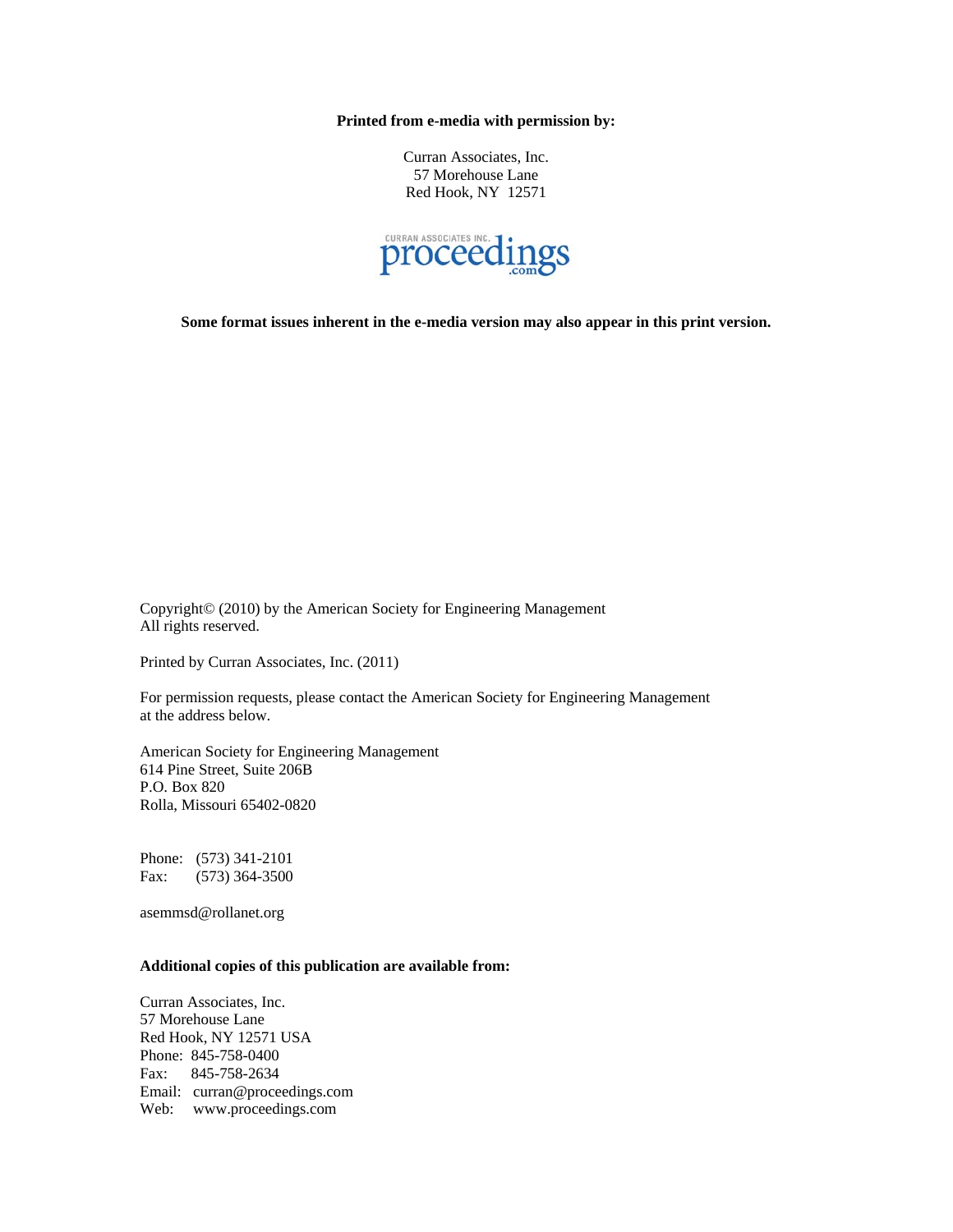# **TABLE OF CONTENTS**

#### **T2CA – ENGINEERING MANAGEMENT EDUCATION AND TRAINING I:**

| Donald Kennedy                                                                                    |  |
|---------------------------------------------------------------------------------------------------|--|
|                                                                                                   |  |
| Cassandra C. Elrod, William J. Daughton, Susan L. Murray, Caroline M. Fisher, Barry B. Flachsbart |  |
|                                                                                                   |  |
| Ronald B. Cox                                                                                     |  |

#### **T2CB – NEW PRODUCT DEVELOPMENT I:**

| <b>Hi-Tech Innovation Strategies</b>    |  |
|-----------------------------------------|--|
| Tamas Koplyay, Li Li, Pauline Rochefort |  |
|                                         |  |
| Woraruthai Choothian, Toni L. Doolen    |  |
|                                         |  |
| Terry Schumacher                        |  |

#### **T2CC – ENGINEERING ECONOMY I:**

| Oscar Bonilla, Donald Merino                  |  |
|-----------------------------------------------|--|
|                                               |  |
| Neal Lewis, Ted Eschenbach, C. Joseph Hartman |  |
|                                               |  |
| Ean-Harn Ng, Mario G. Beruvides               |  |

#### **T3CA – ENGINEERING MANAGEMENT EDUCATION AND TRAINING II:**

| Assessment of U.S. Economic Sustainability and its Relationship to Students' |  |
|------------------------------------------------------------------------------|--|
|                                                                              |  |
| Ulyana V. Pugina, Ronald B. Cox                                              |  |
|                                                                              |  |
| Stephen Raper                                                                |  |
|                                                                              |  |
| Ipek Bozkurt, Renee J. Butler, Resit Unal                                    |  |

#### **T3CB – NEW PRODUCT DEVELOPMENT II:**

| Paul R. Lamore                                |  |
|-----------------------------------------------|--|
|                                               |  |
| Norbert Ziemer, Suzanna Long                  |  |
|                                               |  |
| Edward H. McMahon, Hema Madda, Andra Blanariu |  |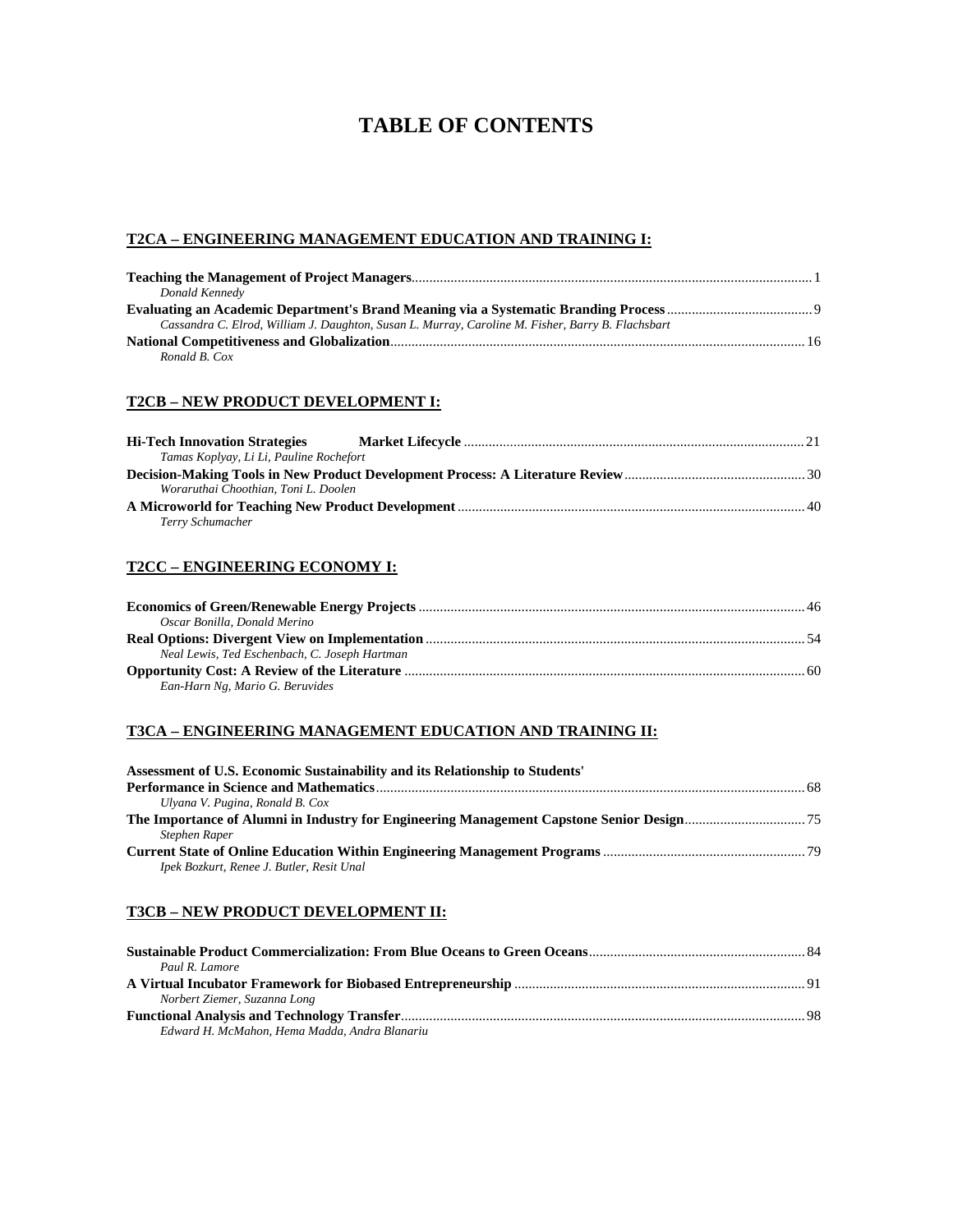# **T3CC – ENGINEERING ECONOMY II:**

| Abhijit Gosavi, Susan L. Murray, Katie Grantham, Ketaki Kulkarni          |  |
|---------------------------------------------------------------------------|--|
|                                                                           |  |
| Maria del Carmen Temblador-Perez, Javier Calvo-Amodio, Mario G. Beruvides |  |

#### **F1CA – ENGINEERING MANAGEMENT EDUCATION AND TRAINING III:**

| Kim Sibson, Charles B. Keating, Resit Unal                                                            |  |
|-------------------------------------------------------------------------------------------------------|--|
| A Systemic Analysis of the Effects That Academic Performance Has On Six Sigma Certification Rates 118 |  |
| Victor Tercero-Gomez, Jose Ramirez-Galindo, Javier Calvo-Amodio, Iris Martinez                        |  |
|                                                                                                       |  |
| Ted Eschenbach, Neal Lewis                                                                            |  |
|                                                                                                       |  |
| William J. Daughton, Benjamin L. Dow                                                                  |  |

# **F1CB – SUSTAINABILITY I:**

| Andreas Tolk                                                                             |  |
|------------------------------------------------------------------------------------------|--|
|                                                                                          |  |
| Cheng-Chu Chiu-Wei, Mario G. Beruvides, James L. Simonton                                |  |
|                                                                                          |  |
| Muhammad Abbas Choudhary, Aamir A. Kundi                                                 |  |
| Sustainable Practices in Small and Medium-Sized Enterprises (Smes): A Comparison Between |  |
|                                                                                          |  |
| Ganapathy Natarajan, David A. Wyrick                                                     |  |

# **F1CC – SUPPLY CHAIN MANAGEMENT & LOGISTICS I:**

| Brian K. Smith, Heather Nachtmann, Edward A. Pohl    |  |
|------------------------------------------------------|--|
|                                                      |  |
| Arun N. Nambiar                                      |  |
|                                                      |  |
| Anirban Ganguly, Mo Mansouri, John V. Farr           |  |
|                                                      |  |
| Natalie M. Scala, Kim LaScola Needy, Jayant Rajgopal |  |

# **F1RB – STRATEGIES FOR MANAGING CHANGE:**

| <b>Implementing Customer Intimacy Through Integrated Performance Management and</b>         |  |
|---------------------------------------------------------------------------------------------|--|
|                                                                                             |  |
| Geert Letens, Kurt Verweire, Regine Slagmulder, Eileen M. Van Aken, Jennifer A.             |  |
| The Paradox of Embeddedness: Local Knowledge and Knowledge Management Strategies for Multi- |  |
|                                                                                             |  |
| Amy Javernick-Will                                                                          |  |
|                                                                                             |  |
| Kevin MacG. Adams. Pilar Pazos                                                              |  |
|                                                                                             |  |
| Pimsinee Chearskul, Eileen M. Van Aken, Jennifer A. Farris                                  |  |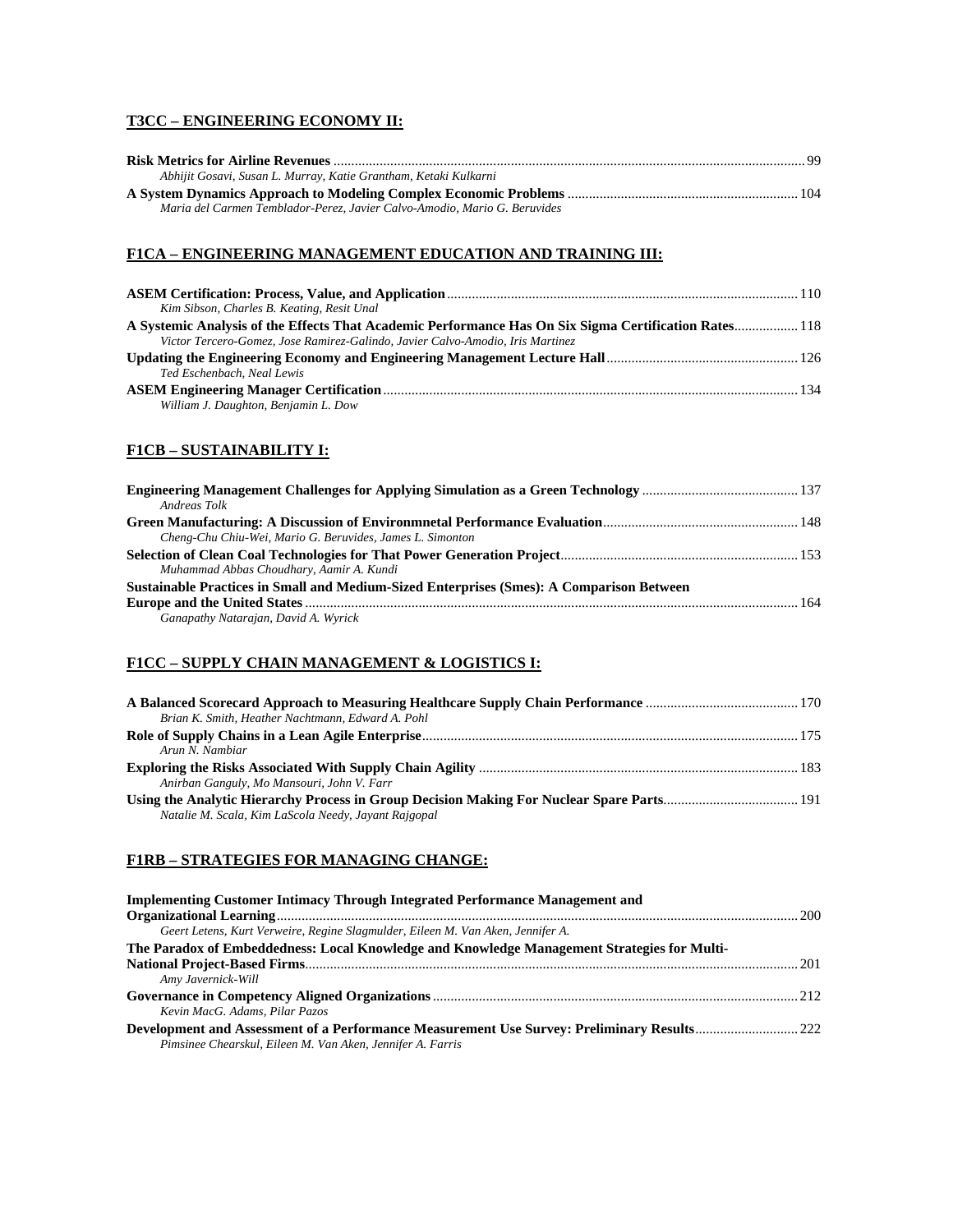#### **F2CA – ENGINEERING MANAGEMENT EDUCATION AND TRAINING IV:**

| The ASEM Engineering Management Certificate Program, Certification,                         |     |
|---------------------------------------------------------------------------------------------|-----|
|                                                                                             |     |
| Rodney Grubb, Gregory Sedrick, Dawn R. Utley, Jerry D. Westbrook                            |     |
|                                                                                             | 224 |
| Jane Hunter                                                                                 |     |
| The Mini Baja Competition: A Case Study in Project Management Working With Multi-Discipline |     |
|                                                                                             |     |
| Zachary Fox                                                                                 |     |
| A Study to Identify and Prioritize Employer Expectations for a Graduate                     |     |
|                                                                                             |     |
| Sudhir Madhavaram, Hiral A. Shah, Ben Baliga                                                |     |

### **F2CB – SUSTAINABILITY II:**

| Ronald B. Cox, T. Bryan Crowe                                    |  |
|------------------------------------------------------------------|--|
|                                                                  |  |
| Ozan Ozcan, Kingsley A. Reeves                                   |  |
|                                                                  |  |
| Matthew K. Cashion, Kim LaScola Needy                            |  |
|                                                                  |  |
| Rodney Grubb, Alicia Bloom, Gregory C. Palko, Jerry D. Westbrook |  |

#### **F2CC – SUPPLY CHAIN MANAGEMENT & LOGISTICS II:**

| Sid Hamid, Thomas Mazzuchi, Shahram Sarkani |  |
|---------------------------------------------|--|
|                                             |  |
| Justin R. Smith                             |  |
|                                             |  |
| Jianjun Deng, Lian Oi, Zhen Liu             |  |
|                                             |  |
| Arnab Banerjee, Gaurav Yadav                |  |

#### **F3CA – ENGINEERING MANAGEMENT EDUCATION AND TRAINING V:**

| Robert C. Waters                  |  |
|-----------------------------------|--|
|                                   |  |
| Brian P. Hallberg                 |  |
|                                   |  |
| Yildirim Omurtag, Gregory Sedrick |  |

### **F3CB – SUSTAINABILITY III:**

| Jeremy W. Wasson, Earnest W. Fant                                                         |  |
|-------------------------------------------------------------------------------------------|--|
|                                                                                           |  |
| Neslihan Alp, Roy Mathai                                                                  |  |
| Utilities Budget and Energy Management Savings - You are Paying for it Anyway When Do You |  |
|                                                                                           |  |
| Gregory C. Palko, Tony Mayfield, Alicia Bloom, Eddie Watson, Rodney Grubb                 |  |
|                                                                                           |  |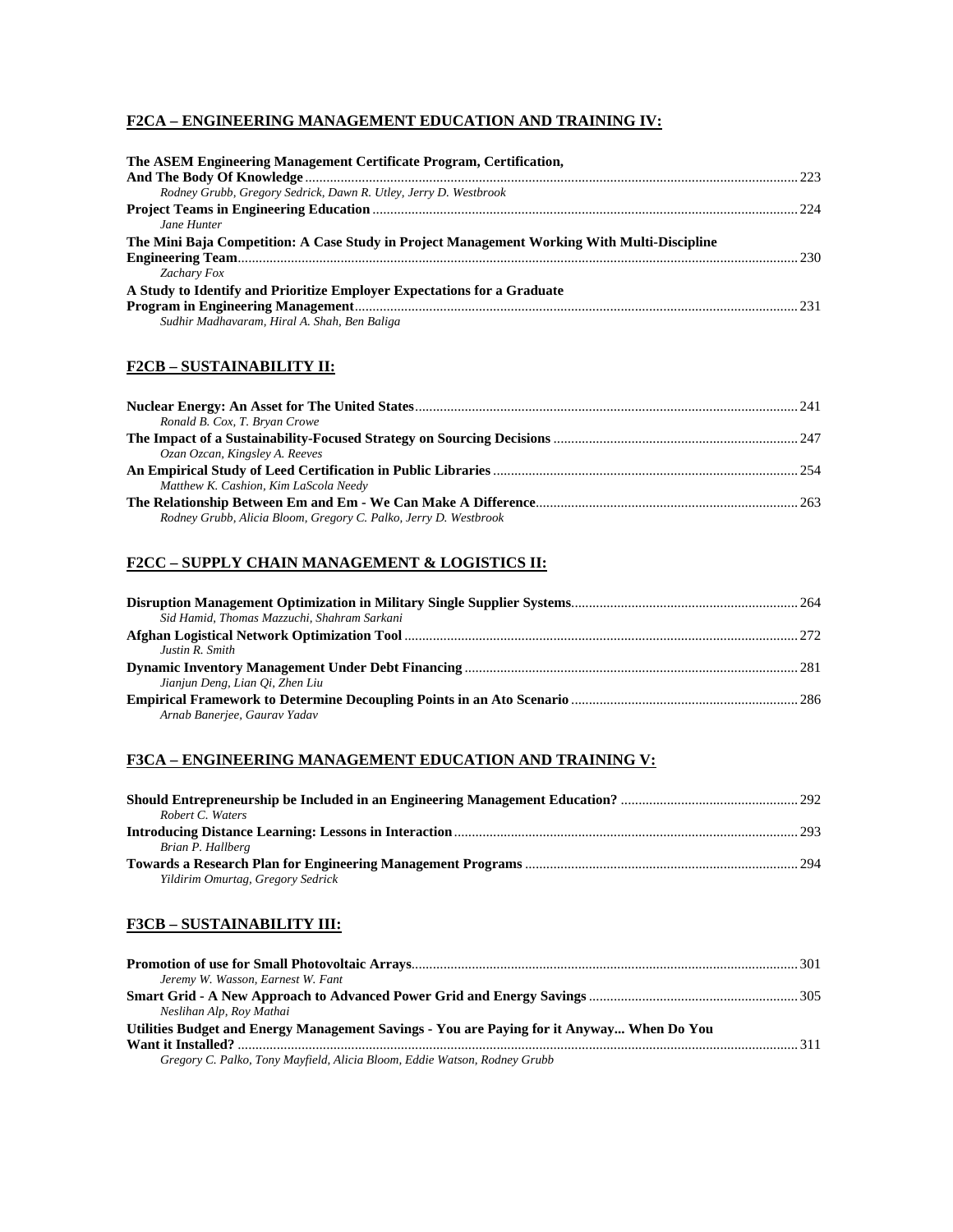# **F3CC – LEAN, SIX SIGMA & QUALITY MANAGEMENT:**

| Elizabeth A. Cudney, Cassandra C. Elrod, Anusha Uppalanchi                                            |  |
|-------------------------------------------------------------------------------------------------------|--|
|                                                                                                       |  |
| Wiljeana J. Glover, Jennifer A. Farris, Eileen M. Van Aken, Toni L. Doolen                            |  |
|                                                                                                       |  |
| Victor Tercero-Gomez, Maria del Carmen Temblador-Perez, Alberto A. Hernandez-Luna, Mario G. Beruvides |  |

#### **F5CA – MANAGING RISK NOW AND FOR THE FUTURE I:**

| S. Jimmy Gandhi, C. Ariel Pinto                                                          |  |
|------------------------------------------------------------------------------------------|--|
|                                                                                          |  |
| C. Ariel Pinto, Michael K. McShane, Rani A. Kady                                         |  |
| Development of a Framework to Evaluate Human Risk Towards Sustainable Risk Management355 |  |
| Ra'ed M. Jaradat, Rani A. Kady, C. Ariel Pinto                                           |  |
|                                                                                          |  |
| C. Ariel Pinto, Andreas Tolk, Rafael Landaeta                                            |  |

#### **F5CB – SUSTAINABILITY IV:**

| Soft Sciences and the Hard Reality of Managing International                                          |  |
|-------------------------------------------------------------------------------------------------------|--|
|                                                                                                       |  |
| Thomas S. Soerens, Lindsey M. Barnett, Kent W. Thornton                                               |  |
| <b>Federal Engergy Management Requirements - An Introduction to the</b>                               |  |
|                                                                                                       |  |
| Tony Mayfield, Alicia Bloom, Jonathan Ford, Gregory C. Palko, Rodney Grubb                            |  |
| Learning from Port-Au-Prince, Haiti: Developing Methodologies for                                     |  |
|                                                                                                       |  |
| Justin J. Henriques, Benjamin T. Foster, Garrick Louis                                                |  |
| Sustainable Design Policy and Leadership in Energy and Environmental Design (Leed) Certification  379 |  |
| David M. Nyikos, Alfred E. Thal, Michael J. Hicks, Sonia E. Leach                                     |  |

# **F5CC – LEAN, SIX SIGMA & QUALITY MANAGEMENT II:**

| Sridhar Bakthavatchalam, M. Hosein Fallah                     |  |
|---------------------------------------------------------------|--|
|                                                               |  |
| Robert Wm. Muir, Joseph P. Martin                             |  |
|                                                               |  |
| Michael Bromley, Michael Lawrence, Wen-Hsing Liu              |  |
|                                                               |  |
| Sreekanth Ramakrishnan, Michael Testani, Sreeram Ramakrishnan |  |

# **F6CA – MANAGING RISK NOW AND FOR THE FUTURE II:**

| S. Jimmy Gandhi, Geert Letens                              |  |
|------------------------------------------------------------|--|
|                                                            |  |
| Peter D. Fick, Piet W. Stoker                              |  |
|                                                            |  |
| Bager Alali, C. Ariel Pinto, Andreas Tolk, Rafael Landaeta |  |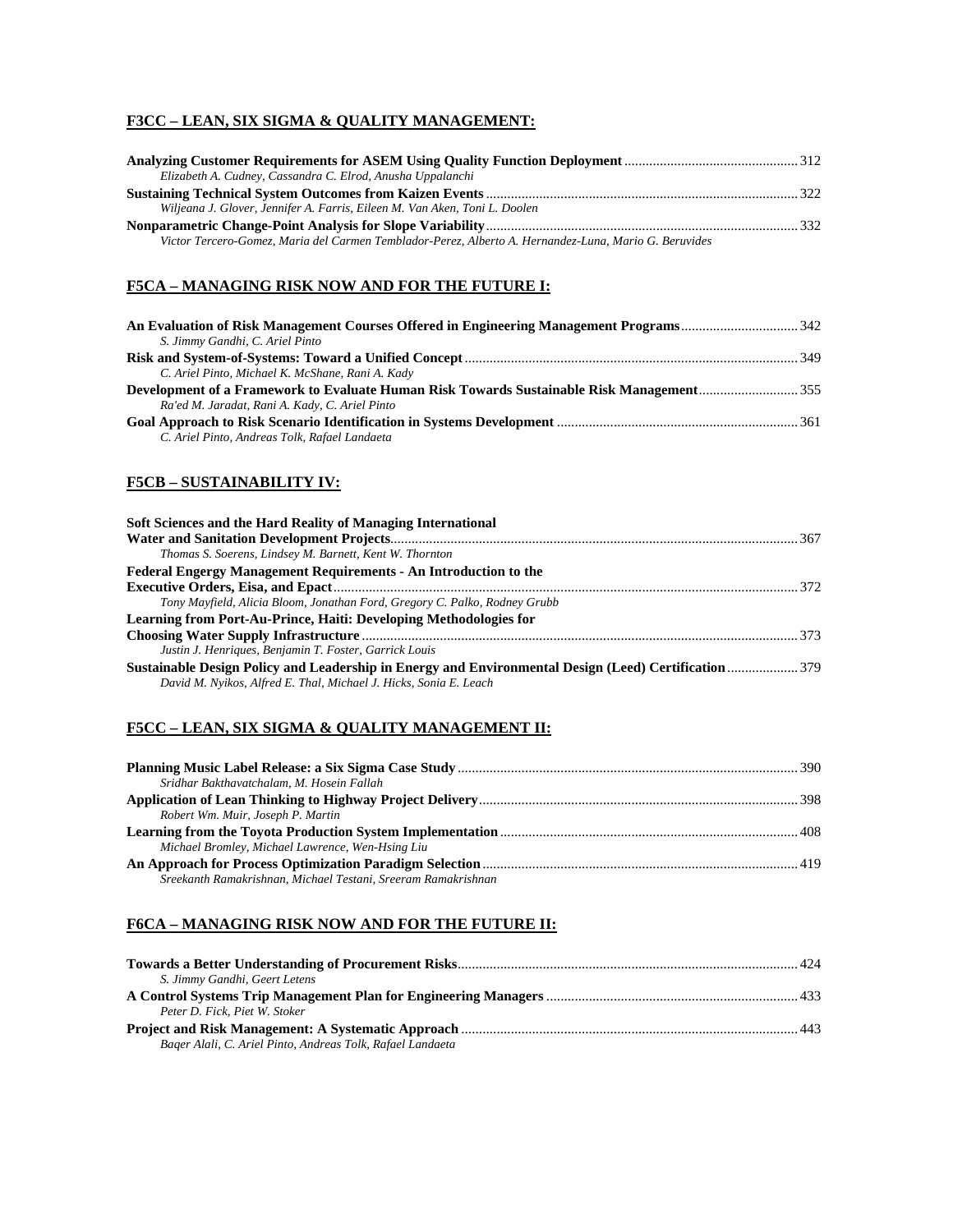# **F6CB – MANAGING TEAMS I:**

| Natalie M. Waters, Mario G. Beruvides                                                         |     |
|-----------------------------------------------------------------------------------------------|-----|
|                                                                                               |     |
| Wen-Hsing Liu, Jennifer A. Farris                                                             |     |
| The Relationship Between Group Development Behavior Patterns of Multidisciplinary Engineering |     |
|                                                                                               | 468 |
| Thomas A. Nance, Dawn R. Utley                                                                |     |

#### **F6CC – LEAN, SIX SIGMA & QUALITY MANAGEMENT III:**

| Krystel K. Casillo-Villar, Neale R. Smith, James L. Simonton |  |
|--------------------------------------------------------------|--|
|                                                              |  |
| Denise Ford Jackson, Tonya Brown, Karima Tayeb               |  |
|                                                              |  |
| Michael W. Blinzler, Edward A. Pohl                          |  |

### **S1CA – LIFE CYCLE ASSESSMENT:**

| Leone Z. Young, John V. Farr, Ricardo Valerdi, Young Hoon Kwak                                  |     |
|-------------------------------------------------------------------------------------------------|-----|
|                                                                                                 |     |
| Sebastian K. Anil, Charles D. Ray, Gul E. Okudan Kremer                                         |     |
|                                                                                                 |     |
| Sang M. Lee, Alfred E. Thal, Eric J. Unger, Edward D. White                                     |     |
| Comparative Life Cycle Costing of Electric Grid Extension and Photovoltaic Micro-Generation for |     |
|                                                                                                 | 532 |
| Justin J. Henriques, Garrick Louis                                                              |     |

#### **S1CB – KNOWLEDGE WORKER PRODUCTIVITY:**

| Young J. Chun                                                                            |  |
|------------------------------------------------------------------------------------------|--|
| Modeling the Effect of Conative and Affective Psychological Traits on the Development of |  |
|                                                                                          |  |
| Eric C. Sholes, Dawn R. Utley                                                            |  |
|                                                                                          |  |
| Pranav R. Akolkar, Susan L. Murray, Hong Sheng, Muhammet S. Gulum                        |  |
| <b>Application of Engineering Management Principles to Human Factors</b>                 |  |
| Neslihan Alp, Desmond Raymond                                                            |  |
|                                                                                          |  |

### **S1CC – SYSTEMS ENGINEERING I:**

| Patrick T. Hester, Kenneth Baggett, Jennifer Shauger, Arnold Haynes |  |
|---------------------------------------------------------------------|--|
|                                                                     |  |
| Rani A. Kady, Charles B. Keating, Behnido Calida                    |  |
|                                                                     |  |
| Paul R. Lamore                                                      |  |
|                                                                     |  |
| Charles B. Keating                                                  |  |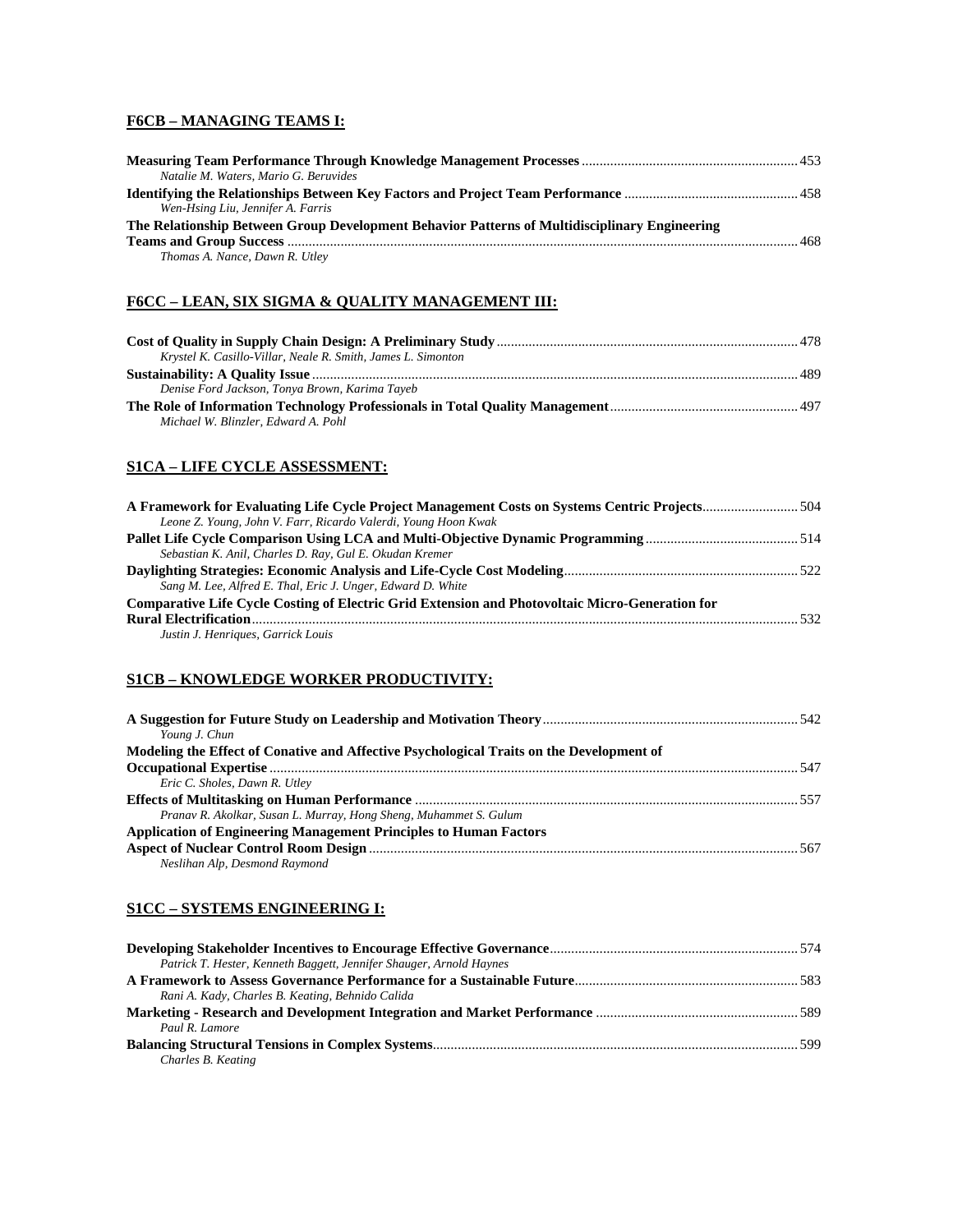#### **S1RB – TECHNICAL PROJECT MANAGEMENT I:**

| H. Alan Mantooth, Alexander B. Lostetter |  |
|------------------------------------------|--|
|                                          |  |
| Simon P. Philbin                         |  |
|                                          |  |
| Behnido Calida, Patrick T. Hester        |  |
|                                          |  |
| Patrick T. Hester, Behnido Calida        |  |

#### **S2CA – ENGINEERING SUSTAINABLE TRANSPORTATION SYSTEMS I:**

| Suzanna Long, Abhijit Gosavi, Hector Carlo, Leonardo Bedoya-Valencia, Jane Fraser, Laura Collins |  |
|--------------------------------------------------------------------------------------------------|--|
| Creating a Sustainable Transportation Workforce: Identifying Skills,                             |  |
|                                                                                                  |  |
| Sandhya Gopalakrishnan, Suzanna Long                                                             |  |
|                                                                                                  |  |
| Yaqin Lin, Ruwen Qin, Scott E. Grasman, Suzanna Long, Mathew Thomas                              |  |
|                                                                                                  |  |
| Oksan Imamoglu, Arzu Karaman, Yildirim Omurtag                                                   |  |

## **S2CB – CASE STUDIES IN ENGINEERING MANAGEMENT I:**

| Andrew Smith, Michael Smith, Kevin MacG. Adams                                                  |  |
|-------------------------------------------------------------------------------------------------|--|
| The Basrah Public Works Initiative: An Update on the Infrastructure Sector Capacity Development |  |
|                                                                                                 |  |
| Kenny McDonald                                                                                  |  |
|                                                                                                 |  |
| Karen G. Sikes, Robert DeVault, Lee Slezak                                                      |  |
| Moving the West Point Prep School to West Point: A Real World Study in Resolving Space          |  |
|                                                                                                 |  |
| Steve Brightman, Chris Griggs, Zac March, Matt Rohe, Alejandro Villanueva-Martin                |  |

### **S2CC – SYSTEMS ENGINEERING II:**

| Patrick T. Hester, Thomas J. Meyers                                      |  |
|--------------------------------------------------------------------------|--|
|                                                                          |  |
| Patrick T. Hester, Charles B. Keating, Thomas J. Meyers, Behnido Calida  |  |
|                                                                          |  |
| Behnido Calida, Charles B. Keating                                       |  |
|                                                                          |  |
| Paul J. Componation, Phillip A. Farrington, Dawn R. Utley, P.J. Benfield |  |

#### **S2RB – TECHNICAL PROJECT MANAGEMENT II:**

| Incorporating Design Management Tools and Knowledge Capture to Aid in Assessing the Impact of |  |
|-----------------------------------------------------------------------------------------------|--|
|                                                                                               |  |
| Helen Hindmarch, Andrew W. Gale, Robert E. Harrison                                           |  |
| Interactive Management: A Practical Perspective to                                            |  |
|                                                                                               |  |
| Maria del Carmen Temblador-Perez, Jose Guillermo Ramirez Galindo, Mario G. Beruvides          |  |